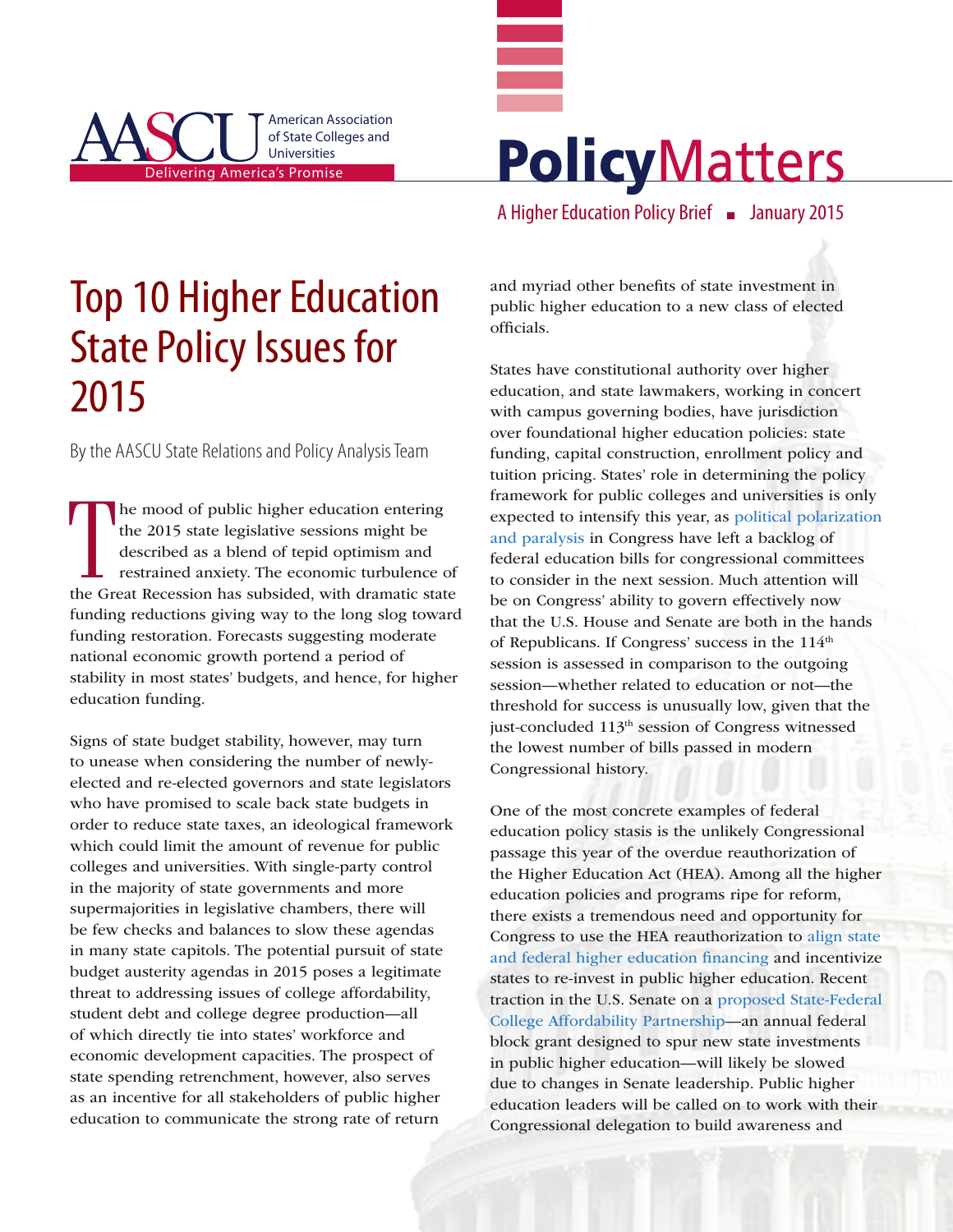

# **Policy**Matters

support of the State-Federal College Affordability Partnership in order to ensure that it is included in the final HEA reauthorization bill.

An in-depth discussion of potential implications for higher education policy stemming from the 2014 elections is provided in the policy brief, *[Higher](http://www.aascu.org/policy/publications/policy-matters/Elections2014.pdf)  [Education and the 2014 Elections](http://www.aascu.org/policy/publications/policy-matters/Elections2014.pdf)*, published by the American Association of State Colleges and Universities (AASCU). The paper discusses the Obama administration's higher education agenda, the Congressional outlook for its  $114<sup>th</sup>$  session, policy challenges Congress will face, as well as state-level outcomes of the elections.

This paper provides a summary of the top 10 higher education policy issues that are likely to witness considerable activity in state legislatures across the country this year. It is the view of the AASCU state relations and policy staff that these issues will be at the forefront of both discussion and action in state capitols. This eighth annual synopsis is informed by a variety of sources, including an environmental scan of outcomes from last year's legislative sessions, recent gubernatorial priorities, as well as trends and events that are shaping the higher education policy landscape. Some issues are perennial in nature, while others reflect more recent economic, fiscal and political dynamics. Results, no doubt, will vary by state.

## **1. Tuition Policy**

Tuition policy and state government-provided operating support will generate the most state higher education policy-related activity this year. These two policy domains are so intertwined that our Top 10 list for 2014 listed them as one issue ("agreements linking state funding and tuition policy"). Tuition policy activity in the months ahead will be marked with tension involving many competing forces: calls for holding the line on tuition, maintaining academic quality, and effectively managing stagnant or declining enrollment in many states. Despite fair revenue forecasts in most states, other policy

and spending priorities may limit the number of states that can "buy out" or "buy down" tuition increases (i.e., provide enough operating money to negate or lessen the need for an increase in in-state undergraduate tuition prices). For example, state funding support in Iowa will ensure flat in-state undergraduate tuition prices for the third consecutive year, but the governor's budget blueprint for the upcoming fiscal year in neighboring South Dakota does not fund the regents' request to buy out a tuition increase.

Average published tuition and fee prices increased 2.9 percent for in-state students attending public four-year institutions from 2013-14 to 2014-15, according to the College Board's latest *[Trends in](http://trends.collegeboard.org/sites/default/files/2014-trends-college-pricing-final-web.pdf)  [College Pricing](http://trends.collegeboard.org/sites/default/files/2014-trends-college-pricing-final-web.pdf)* report. While this was lower than the average annual increases in the past five, 10 and 30 years, it was still higher than the 2 percent increase in the Consumer Price Index (CPI).

Higher education leaders in many states will seek tuition increases necessary to not just pay for inflationary operational costs, but to recoup a portion of the state funding reductions that took place during and after the recession—spending cutbacks that eroded institutions' ability to keep pace with faculty and staff compensation needs, among other pressures. Despite flat per-student spending in the public higher education sector in recent years, lawmakers in some states may be hesitant to grant tuition price increases above the rate of inflation. Tuition policy in 2015 will therefore be marked by negotiations among those who set tuition prices—in most cases, state lawmakers or governing boards and those who are accountable for advancing the missions of public colleges and universities—campus and system leaders.

## **2. State Appropriations for Higher Education**

While the final figures have not yet been released, it is unlikely that the overall average increase in state higher education appropriations for the current fiscal year (FY 2015) will be as high as the 5.7 percent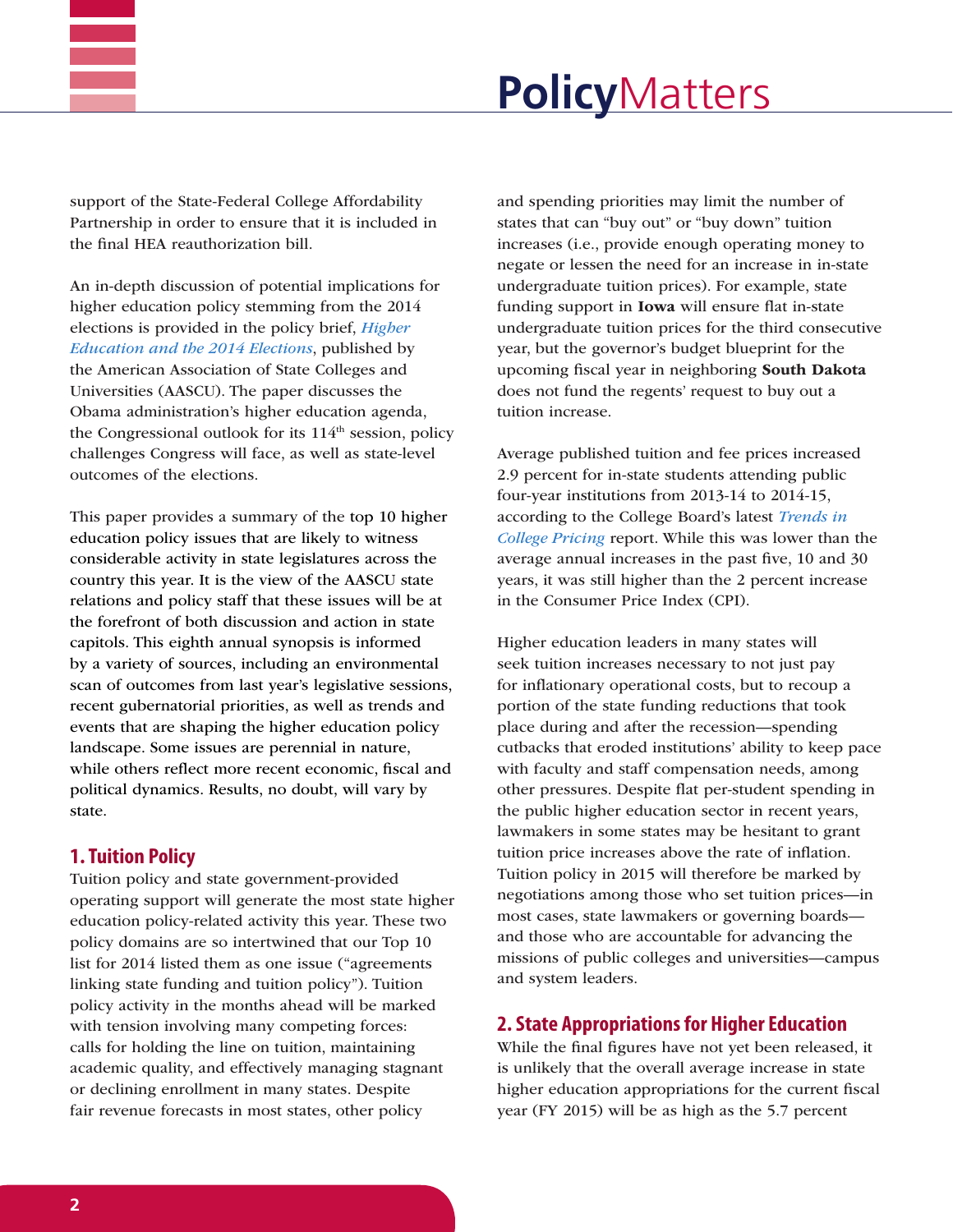

average increase in the previous fiscal year—a yearover-year funding enhancement that in percentage terms was second only to states' Medicaid spending. The upturn was only two years removed from the largest year-over-year decline in state higher education funding in more than a half century, spurred by the post-federal stimulus "fiscal cliff." Based on the results of an informal [survey](http://www.aascu.org/policy/publications/aascu-special-reports/stateoutlookjuly2014.pdf) conducted by AASCU in June 2014, states provided an average 3.6 percent year-over-year increase in state operating support for public four-year colleges and universities for fiscal year 2015. The final state appropriations figures for all of higher education, when released by Illinois State University's [Grapevine](http://education.illinoisstate.edu/grapevine/tables/) and the [State](http://www.sheeo.org/projects/shef-%E2%80%94-state-higher-education-finance)  [Higher Education Executive Officers](http://www.sheeo.org/projects/shef-%E2%80%94-state-higher-education-finance), may yield a higher number.

Three traditional factors will play leading roles in determining state higher education appropriations levels for the coming budget cycle. Of greatest significance will be prevailing economic conditions and their corresponding impact on state budgets. The Congressional Budget Office (CBO) [projects](https://www.cbo.gov/publication/45653) that the U.S. economy will expand by an average annual rate of 3.4 percent through 2016, higher that the [historical](http://www.tradingeconomics.com/united-states/gdp-growth) growth rate of 3.2 percent.

Region-specific economic dynamics will also factor into state higher education budgets. The recent plunge in oil prices will impact revenues in states where the energy sector has an outsized presence in the state economy, such as in [Alaska](http://www.washingtonpost.com/blogs/govbeat/wp/2014/12/19/why-low-oil-prices-could-be-bad-for-some-states/), [Louisiana](http://wwno.org/post/plunging-oil-prices-may-mean-more-cuts-higher-education), [North Dakota](http://www.governing.com/topics/finance/tns-north-dakota-oil-revenues.html) and [Texas](http://www.wsj.com/articles/BL-REB-29756). Budget conditions and forecasts vary significantly throughout the states, causing some state leaders to fill current year budget gaps, while others plan for how to use surpluses. Some of the hardest hit states in the recession, such as California, Florida and Michigan are faring better than others, such as **Maryland** and **Virginia**, which face significant budget shortfalls due in part to federal budget cuts.

Cost growth in other state programs will be a second factor determining state higher education funding

levels. Medicaid, K-12 education, and corrections, which often provide lawmakers little discretion in their budgetary allocations, are expected to need more tax revenue in the coming years. The same holds true for public employee pension programs, which for a variety of reasons have proven to be a fiscal albatross around some states and have redirected funding away from other state budget items.

A third influence involves how politics will shape state policy priorities in 2015, as most states had gains in conservative power as of result of the 2014 midterm elections. The extent to which heightened fiscal conservatism is reflected in state lawmakers' spending plans will soon be evident. But if rhetoric on the 2014 campaign trail is translated into fiscal year 2016 state spending plans, state higher education budgets could be reduced or flat-lined in order to fulfill pledges to scale back the size of state government.

#### **3. Campus Sexual Assault**

Campus sexual assault prevention, reporting and adjudication emerged as a top-tier higher education policy issue in 2014 and more dialogue and policy proposals are expected this year. States and higher education system leaders have reviewed or are reviewing existing policies, practices and programs aimed at preventing sexual assault, responding appropriately to cases of sexual assault, and ensuring compliance with federal law. Statewide reviews of sexual assault policies were initiated last year in Louisiana, Massachusetts, New York, Virginia and Wisconsin. Sweeping changes to state sexual assault policies and protocols were approved in California, Connecticut, Maine and New York. The most visible and controversial change was the shift to affirmative consent policies ("Yes" means "Yes") for sexual activity on college campuses. While only California, Maine and New York have instituted affirmative consent policies, legislators in Indiana, New Hampshire and New Jersey have expressed interest in adopting similar measures.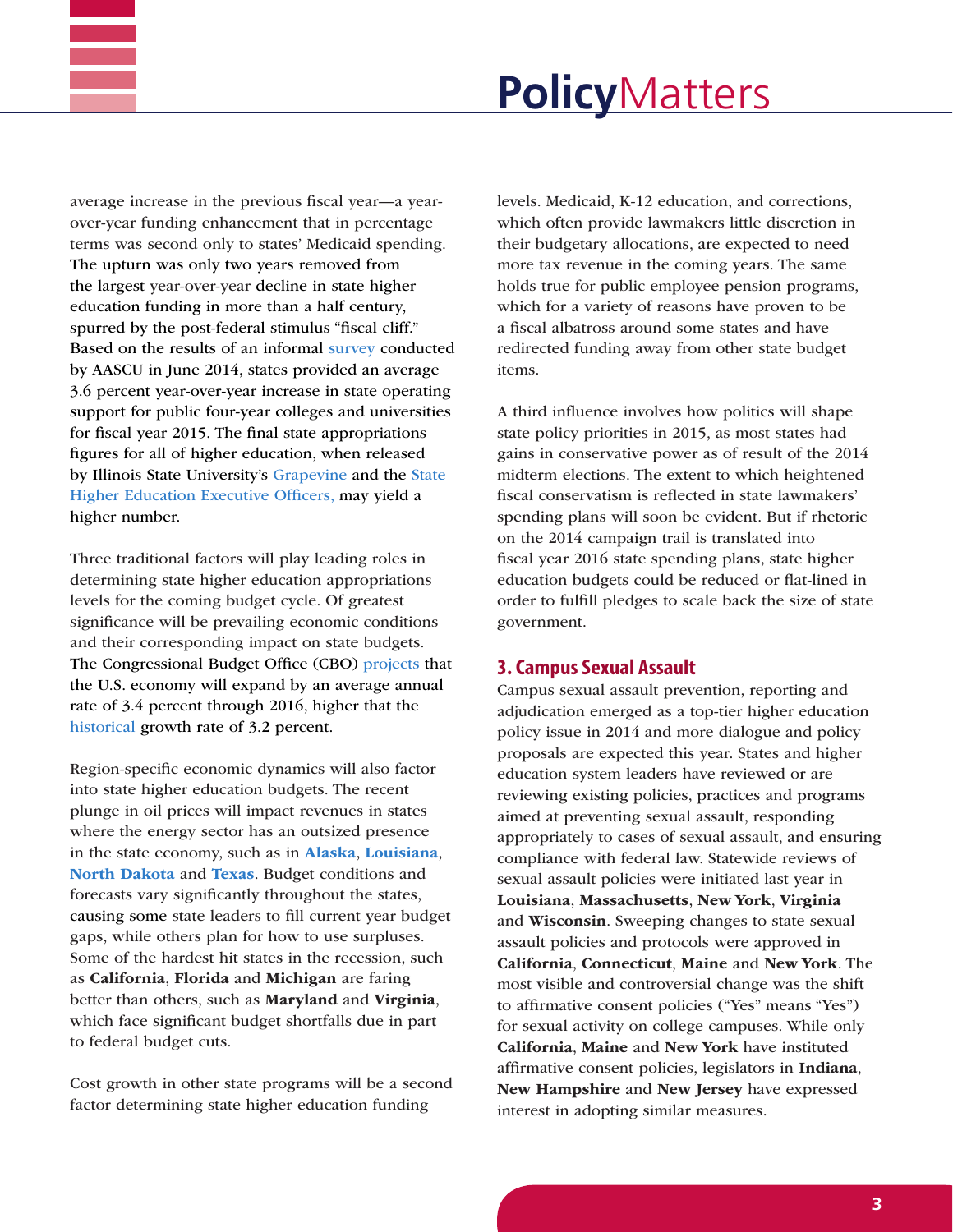

#### **4. Veterans Education Benefits**

States have enacted policies in recent years intended to facilitate college access and success for members of the U.S. Armed Forces, especially veterans returning from wars in Iraq and Afghanistan. Many state measures have provided in-state tuition rates for undergraduate programs to all returning veterans, regardless of their home state. In August 2014, Congress passed a measure that will compel all states to require their public colleges and universities to provide resident tuition rates to qualifying veterans and their dependents in order for these institutions to be eligible to receive payment of student-veterans' federal education benefits. The [Veterans Access,](http://www.benefits.va.gov/GIBILL/docs/factsheets/Section_702_Factsheet.pdf)  [Choice and Accountability Act of 2014](http://www.benefits.va.gov/GIBILL/docs/factsheets/Section_702_Factsheet.pdf), also known as the "Choice Act," aims to ensure that veterans are able to maximize their education benefits under the Post-9/11 G.I. Bill and the Montgomery G.I. Bill-Active Duty. The new state requirement takes effect July 1, 2015. An initial survey of states' compliance with the in-state tuition requirement, conducted in the fall of 2014 by the Veterans Administration, suggested that no states were in full compliance with the new federal law. In the months ahead, therefore, state officials will work swiftly to ensure that their states comply with the requirements of the Choice Act.

#### **5. Undocumented Students**

Two states in 2014, New Jersey and Florida, passed legislation extending in-state undergraduate tuition rates to eligible undocumented students. In addition, an attorney general's opinion in Virginia concluded that recipients of Deferred Action for Child Arrival (DACA) can be considered for the instate tuition rate. Legislation to extend state financial aid to undocumented students was approved in Washington, but a similar measure failed in New York. Eighteen states currently offer in-state tuition to undocumented students, and five states allow undocumented students to have access to state student financial aid, according to an analysis by the [National Conference of State Legislatures](http://www.ncsl.org/research/education/undocumented-student-tuition-overview.aspx) (NCSL).

Three states specifically prohibit in-state tuition rates for undocumented students—Arizona, Georgia and Indiana, and two states—Alabama and South Carolina—prohibit undocumented students from enrolling at any public postsecondary institution, according to the NCSL. The state policy trend in recent years has been overwhelmingly in favor of providing greater college access to undocumented students, principally through the provision of lowerpriced resident tuition rates. However, a new class of socially conservative lawmakers in many states may dampen this trend. For example, lawmakers in Missouri and Texas have indicated their intentions to clamp down on undocumented students' access to state-provided postsecondary education benefits in the 2015 session. In the meantime, the November 2014 executive actions taken by the Obama administration withholding deportation for up to 5 million undocumented individuals may provide further incentive for many to enroll in postsecondary studies.

#### **6. Guns on Campus**

State legislation mandating that individuals be allowed to carry guns on campus is likely to be introduced again in many states this year. The number of states in which lawmakers have stripped institutions' ability to ban guns on campus now stands at seven, according to an [NCSL](http://www.ncsl.org/research/education/guns-on-campus-overview.aspx) analysis. Currently, 20 states ban concealed weapons on campus, while 23 states allow individual public institutions to set their own concealed weapons policy. The higher education and law enforcement community, in unison with overwhelming public opinion, do not support the policy of arming civilians on college campuses, which are among the safest sanctuaries in American society. This year pro-gun organizations will again work to overturn campus bans on guns, including in Florida and Texas, where debate on the issue has been persistent. AASCU is united with 370 colleges and universities in 41 states in the [Campaign to Keep](http://keepgunsoffcampus.org/colleges-and-universities-list/)  [Guns Off Campus.](http://keepgunsoffcampus.org/colleges-and-universities-list/) As articulated in its *[Public Policy](http://www.aascu.org/policy/public-policy/2014publicpolicyagenda.pdf)  [Agenda](http://www.aascu.org/policy/public-policy/2014publicpolicyagenda.pdf)*, AASCU opposes state legislation that seeks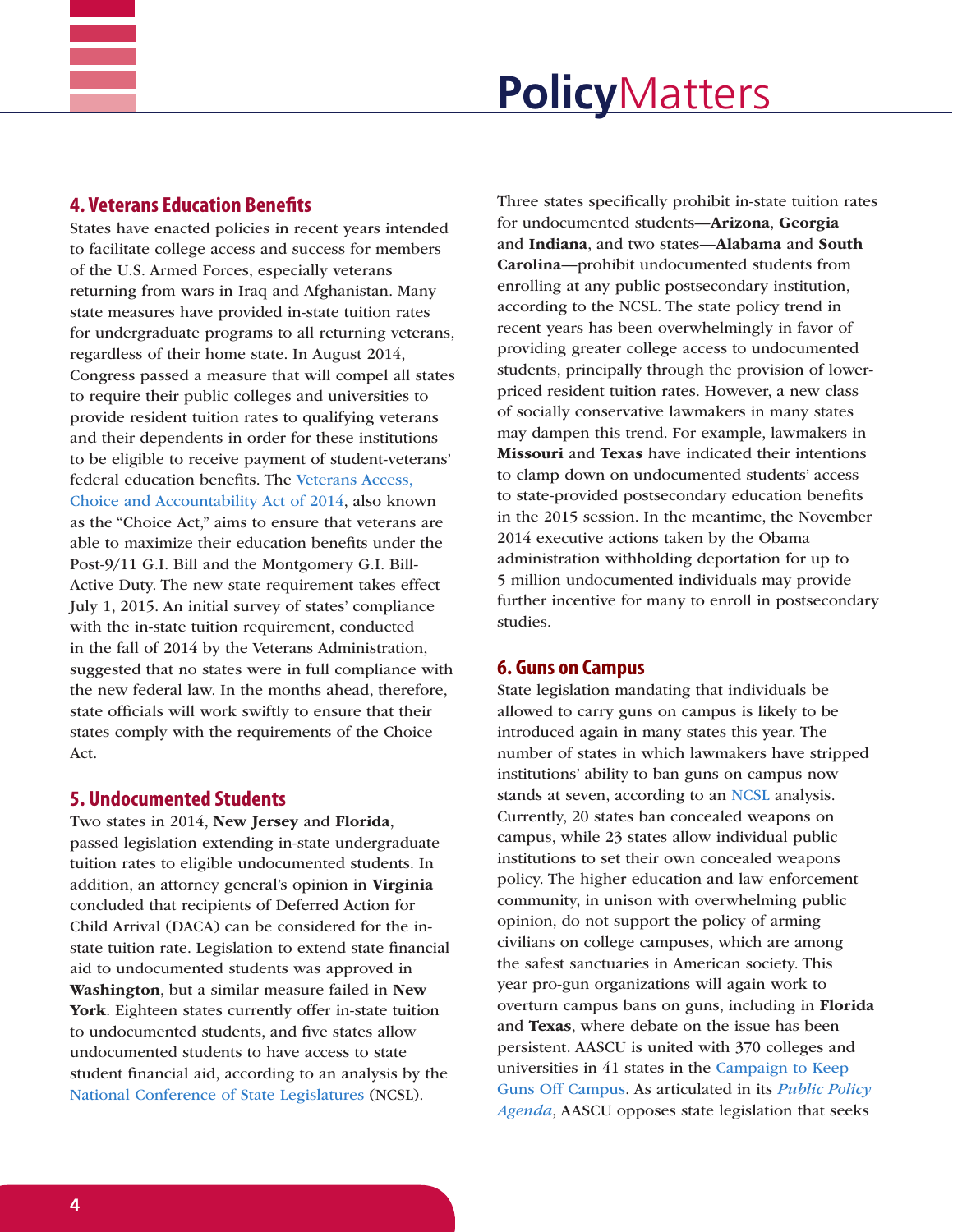

# **Policy**Matters

to strip institutional and/or system authority to regulate concealed weapons on campus.

## **7. Secondary-Postsecondary Education Standards Alignment**

This year will mark a pivotal period in the transition to stronger K-12 education standards. The [Common Core State Standards,](http://www.corestandards.org) which articulate the learning objectives in English language arts and mathematics in each K-12 grade, have been adopted by 43 states. Most states have been in the process of implementing the standards for the past few years, but the 2014-15 academic year is the first in which assessment of the higher standards will begin. Application of the Common Core aligned assessments is taking place via two multi-state consortiums, the [Partnership for Assessment of](http://www.parcconline.org/about-parcc)  [Readiness for College and Careers](http://www.parcconline.org/about-parcc) and the [Smarter](http://www.smarterbalanced.org/)  [Balanced Assessment Consortium.](http://www.smarterbalanced.org/) Adoption and implementation of the Common Core standards have not been without political and technical roadblocks. In this pivotal year, many college and university leaders will redouble their efforts to work with state officials to ensure a smooth transition to the new standards. Much of this energy will be channeled through the recently established [Higher Ed for](http://higheredforhigherstandards.org/)  [Higher Standards,](http://higheredforhigherstandards.org/) a coalition of leaders advocating for strong college- and career-ready standards, including, but not limited to, the Common Core.

### **8. State Student Aid Programs**

The months ahead will witness considerable activity involving ongoing adjustments to states' student aid programs in terms of overall funding levels, the programs' blend of financial need and academic merit components, and students' eligibility for state grants, which represent 85 percent of all state student aid. In 2012-13, almost 4.1 million grant awards were made, representing about \$9.6 billion in need-based and non-need-based grant aid, according to the latest annual survey conducted by the National Association of State Student Grant Aid Programs ([NASSGAP](http://nassgap.org/index.aspx)); this reflects a 2 percent increase from the prior year. Up until the early 1980s, essentially

all state grant aid was distributed based on students' financial circumstances. By 2012-13, only threefourths of grant aid was dispersed on this basis, according to the latest *[Trends in Student Aid](https://secure-media.collegeboard.org/digitalServices/misc/trends/2014-trends-student-aid-report-final.pdf)* report, produced by the College Board. Also in 2012- 13, according to the report, 23 states considered students' financial circumstances in allocating at least 95 percent of their state grant aid. In 15 states, financial circumstances were considered for less than half of the state grant aid.

#### **9. Performance-Based Funding**

Spurred by the need to improve completion rates and address longstanding gaps in degree attainment among traditionally-underserved populations, states have shifted from enrollment- to performance-based funding (PBF) for public colleges and universities over the last several years. In 2014, new PBF systems were enacted in Colorado, Iowa and Missouri. Governors in Indiana and Montana have already expressed their support for integrating PBF metrics into their higher education funding formulas this year, while Utah officials plan to triple the amount of PBF in the upcoming state budget. Texas officials also plan to advocate for a PBF plan for state universities. According to the [NCSL,](http://www.ncsl.org/research/education/performance-funding.aspx) more than onehalf of the states now have PBF in place at either two- or four-year institutions of higher education, with wide variations in performance metrics and the amount of state funding distributed based on performance. Now that PBF has been in place for several years in some states, scholars may be able to accumulate enough data to draw initial conclusions about the extent to which these PBF systems have served as a catalyst for improving campus outcomes.

### **10. Free Community College**

In 2014, Tennessee Governor Bill Haslam signed the "Tennessee Promise" into law, a program that guarantees no-cost tuition for new high school graduates in the state pursuing degrees at state community or technical colleges. The program is "last dollar in" for students whose tuition costs are not covered by existing state or federal financial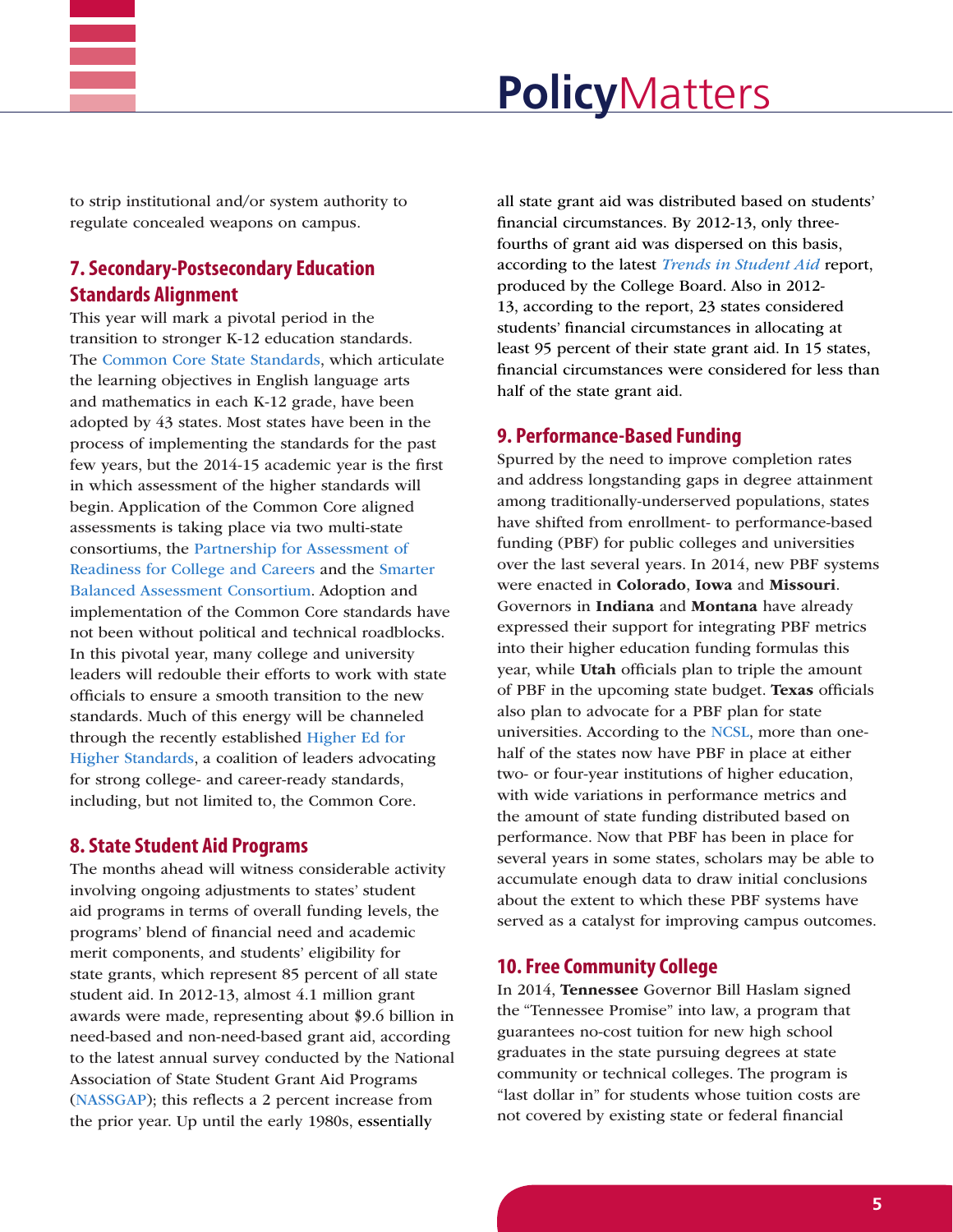

aid programs. Tennessee's free community college initiative has captured the attention of lawmakers in other states and is likely to be considered for replication in several capitols this year. Oregon lawmakers are currently weighing the cost of providing tuition-free community college, while a bill in Mississippi that resembled the Tennessee measure had some support but ultimately failed to pass in the 2014 legislative session. The Tennessee approach is not without controversy—some have argued that the plan directs funds to wealthier students who are financially ineligible for need-based financial aid programs, while ignoring non-tuition expenses for low-income students and the needs of students at the state's public four-year universities. However, others maintain that the notion of "free college" could spark greater interest in college among traditionally underserved populations and ultimately boost degree attainment if augmented by effective student support services and streamlined transfer policies. Policymakers, scholars and others will be watching the successes and shortcomings of the Tennessee Promise and explore the feasibility of implementing similar programs in other states.

# **Other State Policy Issues**

*Community college bachelor's degree:* Lawmakers in Colorado and California approved bills in 2014 that allow the state's community colleges to confer bachelor's degrees in vocational or high-need fields; more states are expected to explore community college baccalaureate degrees in order to meet evolving local, regional and state workforce needs. Currently, 22 of the 50 states allow community colleges to confer bachelor's degrees.<sup>1</sup>

*Dual credit/concurrent enrollment:* More than a dozen governors discussed dual enrollment policies during their [State of the State addresses](https://www.magnetmail.net/actions/email_web_version.cfm?message_id=3817560&user_id=AASCU) in 2014, and a continued emphasis on expanding state dual enrollment opportunities is expected again this year. State leaders have argued that such policies

help bridge the gap between K-12 education and college studies, streamline and accelerate pathways to the workforce, cut tuition costs, and help facilitate college completion.

#### *Consumer protection involving for-profit*

*colleges:* State attorneys general remained active in investigating and prosecuting state consumer protection violations by for-profit colleges in 2014, with Massachusetts Attorney General Martha Coakley leading the charge through new state regulatory measures governing the industry. More scrutiny toward this higher education segment is expected this year. Currently, 37 state attorneys general are collaborating in a working group to examine the industry's practices, with 24 attorneys general investigating for-profit colleges within their respective states.2

#### *Pay-It-Forward (PIF) college financing:*

Lawmakers in more than 20 states considered legislation to study or implement Pay-It-Forward (PIF) college financing in 2014, but interest in this policy waned late in the year and is expected to further diminish this year. PIF is a far-reaching policy proposal that would eliminate up-front tuition and fees in exchange for students repaying a percentage of their income for an extended period following graduation (for up to 25 years in some cases). However, [questions have been raised](http://www.aascu.org/policy/publications/policy-matters/PayItForward.pdf) related to the program's startup costs, administrative burden, and the potential for instability and uncertainty in institutional finance. While an Oregon panel recommended that legislators consider a pilot program, and a few states passed measures to study this financing model, most PIF bills failed to garner a critical mass of legislative support.

*Reciprocal state authorization of distance education programs*: The national effort to

reduce the regulatory burden placed upon states in authorizing out-of-state distance education providers continues to gather momentum. Eighteen states have entered into voluntary reciprocity agreements through the auspices of the National Council for